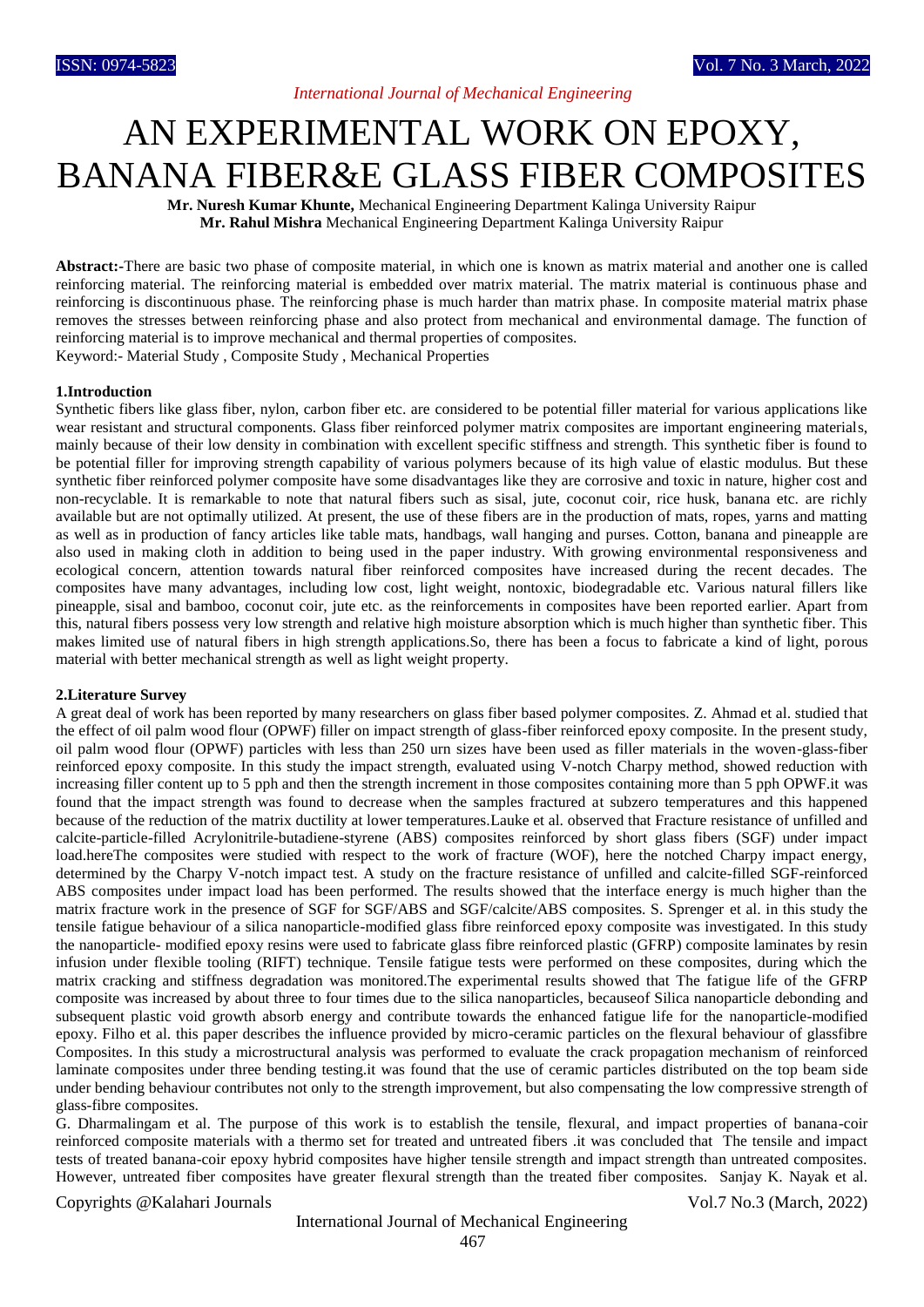studied Fabrication and Performance Evaluation on Banana/Glass Fiber-Reinforced Polypropylene Hybrid Composites. This study included Hybrid composites of Polypropylene (PP) reinforced with intimately mixed short banana and glass fibers were fabricated by compression molding with and without the presence maleic anhydride grafted polypropylene (MAPP) as a coupling agent. The result was reported that the BSGRP composites at banana to glass ratio of 15:15 shows improved performance. The maximum improvement in the properties is observed at 30 wt% of fiber loading, which is chosen as the critical fiber loading. Furthermore, the composites and hybrid composites with MAPP exhibited higher mechanical strength as compared with the composites without MAPP

Shashi Shankar et al. studied the effect of different parameters on mechanical behaviour of banana fiber reinforced epoxy composites. It was found that The Ultimate tensile strength value maximum at 15% (45.18Mpa) and decreasing starting from 15% to 20% (45.18Mpa to 38.30 Mpa) of the fiber. The flexural strength value slightly decreasing from 5% (92.12%Mpa) to 10% (87.31Mpa) and after that the value increased from 10% to 20% (87.31 Mpa to 321.38 Mpa) of the fiber. The alteration in the tensile strength depends on the kind of fiber that can be caused by other factors, such as the fiber length, and hydrophilicity as well as the difference in the chemical nature of the fiber. Shinji Ochi et al. describe the cultivation of kenaf and application to biodegradable composite materials included Mechanical properties of kenaf/PLA composites. Experimental results showed that The unidirectional fiber-reinforced composites showed tensile and flexural strengths of 223 MPa and 254 MPa, respectively. Moreover tensile and flexural strength and elastic moduli of the kenaf fiber-reinforced composites increased linearly up to a fiber content of 50%. M. Sain et al. was investigated the potential of wheat straw fibers prepared by mechanical and chemical processes as reinforcing additives for thermoplastics . It was concluded that Composites prepared with chemically processed wheat straw fibers showed comparatively lower strength properties compared to mechanically processed fibers.

## **Materials**

This chapter describes the materials and methods used for the processing of the composites under this investigation. It presents the details of the characterization and various mechanical tests which the composite samples are subjected. The numerical methodology related to the determination of maximum stress generating in tested samples on finite element method is also presented in this chapter.

## **3.1 Raw materials**

Raw materials used in this experimental work are listed below:

- 3.1.1 Matrix material: Epoxy
- 3.1.2 Filler material 1: Banana fiber
- 3.1.3 Filler material 2: E glass fiber

## **4.1 Mechanical tests**

## **4.1.1 Tensile test**

Tensile strength of composites materials are mainly decided by the fiber strength as well as fiber contents. So variation in composites strength with different fiber loading is obvious. The effect of fibre loading on the tensile strength and modulus are shown in Table 4.1

| Table 4.1. Tensile strength and tensile modulus of samples |                              |                           |                          |  |  |
|------------------------------------------------------------|------------------------------|---------------------------|--------------------------|--|--|
| Designation                                                | Composition                  | Tensile strength<br>(MPa) | Young's modulus<br>(MPa) |  |  |
|                                                            | $90wt\%$ Epoxy + 10wt% Fiber | 2.807                     | 650.581                  |  |  |
|                                                            | $85wt\%$ Epoxy + 15wt% Fiber | 11.550                    | 2385.414                 |  |  |
|                                                            | $80wt\%$ Epoxy + 20wt% Fiber | 18.991                    | 2425.076                 |  |  |
|                                                            | $75wt\%$ Epoxy + 25wt% Fiber | 25.111                    | 2144.789                 |  |  |

Table 4.1: Tensile strength and tensile modulus of samples

Figure 1 A gradually increase in tensile strength can be observed with the increase in the fiber loading up to 25 wt% of banana/glass epoxy based hybrid composites. It is noted that the addition of fibers helps to increase the tensile strength of the banana/glass hybrid composites because tensile strength of banana as well as glass fiber is much higher than the epoxy and proper adhesion between the both types of fiber and the matrix gives continuously increment in tensile strength of composite as increases fiber wt%. Similar results have been obtained with banana/sisal/polyester composites.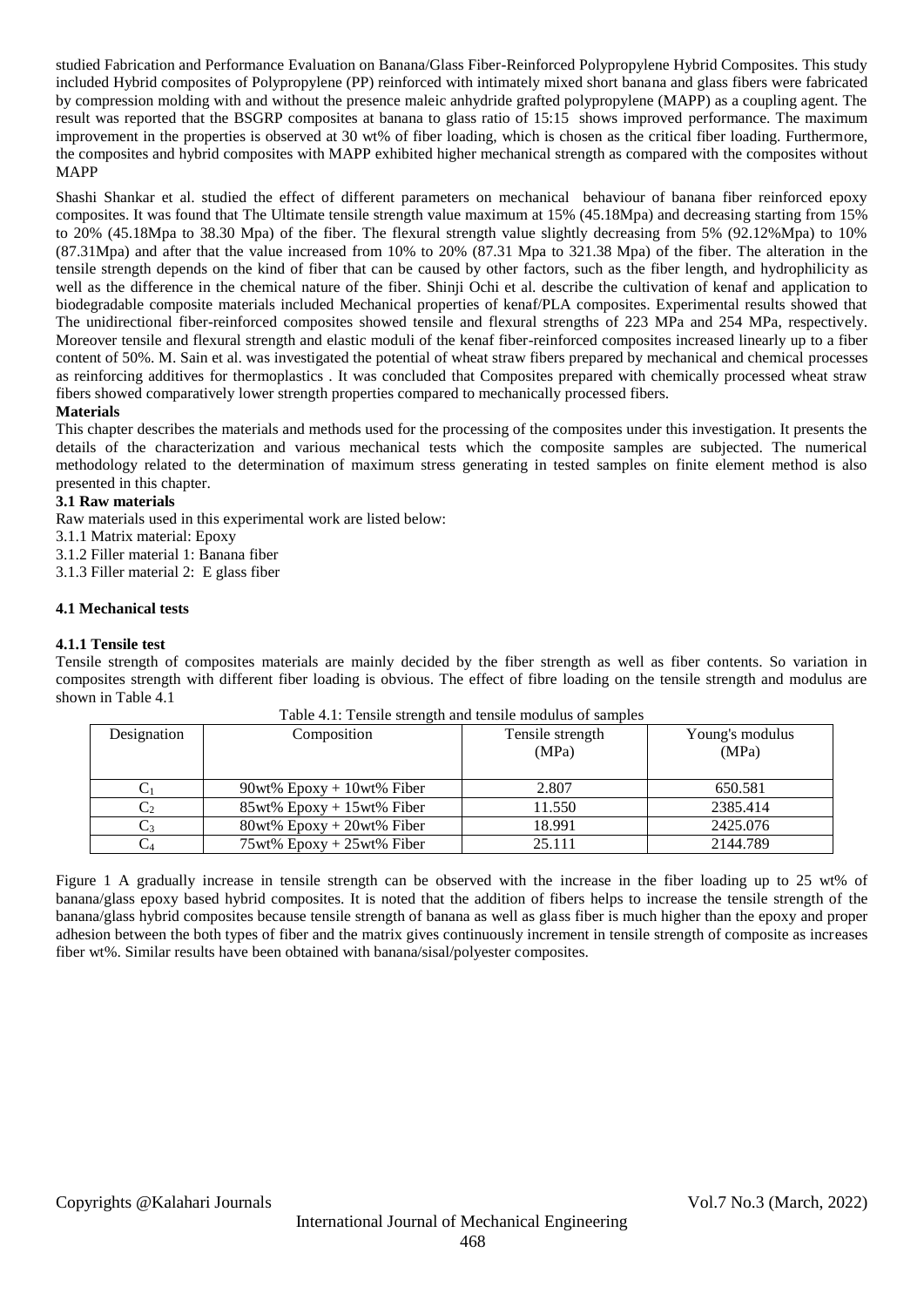

Figure 4.2 shows the variation in tensile modulus of samples C1, C2, C3 and C4. Maximum tensile modulus obtained for composite C3 (80wt% Epoxy + 20wt% Fiber) is 2425.076 MPa. Further addition of fibers reduces tensile modulus. Tensile modulus for sample C4 (75wt% Epoxy + 25wt% Fiber), is 2144.789 MPa. The increasing trend in tensile modulus up to 20 wt.%, is due to strong interfacial bonding among glass fiber, epoxy and banana fiber and then decreasing trend to 25wt. % is due to poor adhesion among glass fiber, epoxy and banana fiber. from fig it is noted that there is much difference in tensile modulus of samples C1 and C2, it is because of increasing in fiber wt% from sample C<sub>1</sub> to C<sub>2</sub>. But tensile modulus of samples C<sub>2</sub>, C<sub>3</sub> shows very less difference, and sample  $C_4$  shows decreasing trend of tensile modulus. It can be observed that with increase in fiber loading tensile modulus increases but when the excess amount of fiber is added with respect to amount of binder say epoxy, accumulation of fiber is spotted in composite plate, which affects the tensile modulus of composite. Here accumulation of fibers occurred from sample  $C_3$  to  $C_4$ . Due to fiber accumulation, tensile modulus of  $C_2$  and  $C_3$ shows very less difference. Accumulation of fiber also serves the decreasing trend of tensile modulus in sample C4 either increase in fiber loading.



*Figure 4.2: Tensile modulus for different composition of composites*

Figure 4.3 shows the load-displacement curve for composite sample C1 (90wt% Epoxy + 10wt% Fiber). The slop of the initial half portion of the curve is more than the another half portion i.e. for the same elongation in first half portion take, more load as compared to another half portion. Breaking of the specimen of this composition occurs at peak load of 0.19402 kN.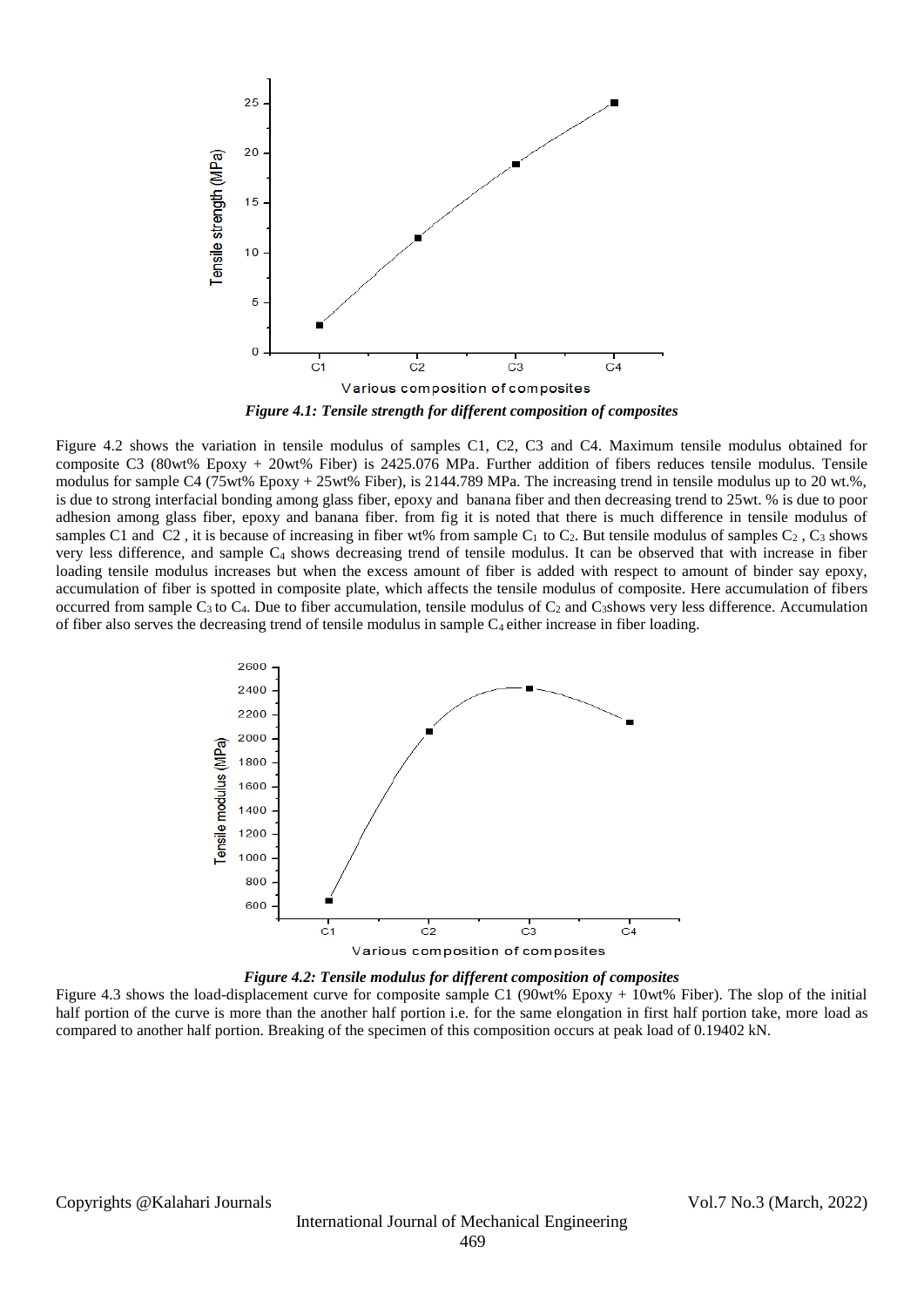

*Figure 4.3: Load- displacement curve for (90wt% Epoxy + 10wt% Fiber) composite C1* Figure 4.4 is the load-displacement curve for composite sample C2 (85wt% Epoxy + 15wt% Fiber). 5 wt% additions of fibers results in increase in peak load i.e. to 0.93734 kN. The curve revels that displacement as well as strain for this composition (C2) is less than the composition (C1) i.e. resistance to straining has increased.



*Figure 4.4: Load- displacement curve for (85wt% Epoxy + 15wt% Fiber) composite C2*

Figure 4.5 shows the load-displacement curve for composite sample C3 (80wt% Epoxy + 20wt% Fiber). Composite with 20 wt.% total fiber break with maximum load of 1.42775 kN and maximum displacement is 0.74749 mm.



Figure 4.6 shows the load-displacement curve for composite sample C4 (75wt% Epoxy + 25wt% Fiber). For this composition, peak load obtained is 2.10879 kN. Maximum displacement is 1.34062 mm which is less than that of composition C1, C2, and C3.

Copyrights @Kalahari Journals Vol.7 No.3 (March, 2022)

International Journal of Mechanical Engineering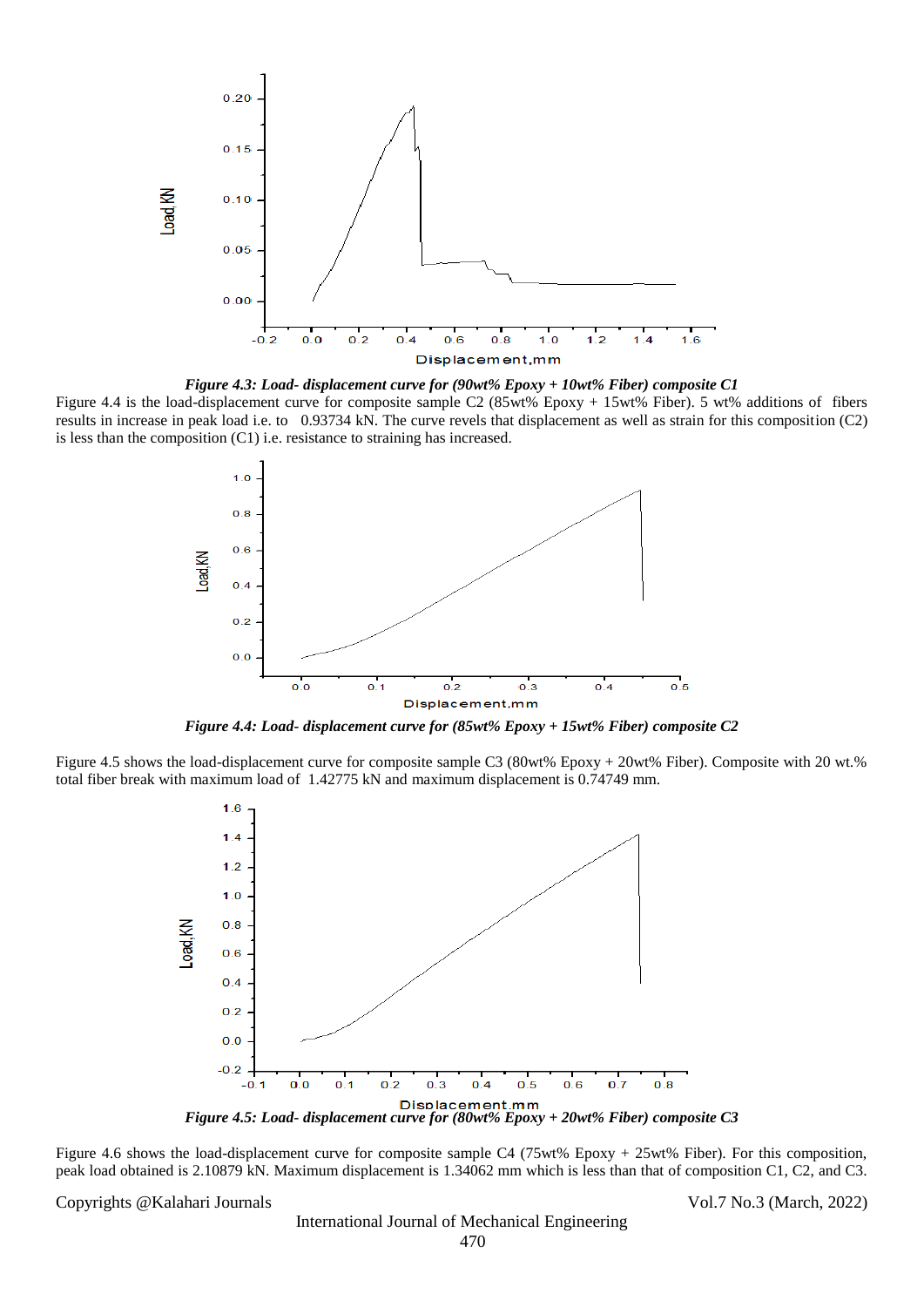From all the load- displacement diagram it is observed that, maximum displacement decreases with increase in reinforcement in composites which shows that the brittleness of composite is increased with increase in reinforcement content.



*Figure 4.6: Load- displacement curve for (75wt% Epoxy + 25wt% Fiber) composite C<sup>4</sup>*

#### **4.1.2 Flexural strength**

The variations in flexural strength of the composites, as a function of the fiber loading content, measured using three point bending tests are tabulated in table 4.2**.** As far as the effect of fiber loading is concerned, composites with 25wt% fiber loading shows better flexural strength value as compared to 10,15,20 wt% fiber loading. The maximum flexural strength of 61.962 MPa is observed for composites with 25 wt% fiber loading.

| Designation | Composition                 | Flexural strength<br>(Mpa) |  |  |  |  |
|-------------|-----------------------------|----------------------------|--|--|--|--|
| $C_1$       | $90wt\%$ Epoxy +10wt% Fiber | 25.11                      |  |  |  |  |
| C,          | 85wt% Epoxy +15wt% Fiber    | 29.899                     |  |  |  |  |
| $C_3$       | 80wt% Epoxy +20wt% Fiber    | 44.393                     |  |  |  |  |
|             | 75wt% Epoxy +25wt% Fiber    | 61.962                     |  |  |  |  |

| Table 4.2: Flexural strength of various samples |  |  |  |
|-------------------------------------------------|--|--|--|
|                                                 |  |  |  |

Figure 4.7 shows flexural strength of different combination of banana/glass hybrid fiber epoxy composites. The experimental results shows that, the flexural strength of 10% weight fibers epoxy composites is 25.11 MPa, which is increased to 29.899 MPa , 44.393 and 61.962 MPa by the reinforcing with 15%, 20% and 25% weight of fibers respectively. The reason behind increase in flexural strength is strong interfacial bonding between fibers and epoxy which act as mechanical interlocking between banana/glass fiber and epoxy. This creates a high friction coefficient. Investigations have shown that the similar results have been obtained by Thomas et al. [26] with banana/sisal/polyester composites.



Copyrights @Kalahari Journals Vol.7 No.3 (March, 2022)

International Journal of Mechanical Engineering 471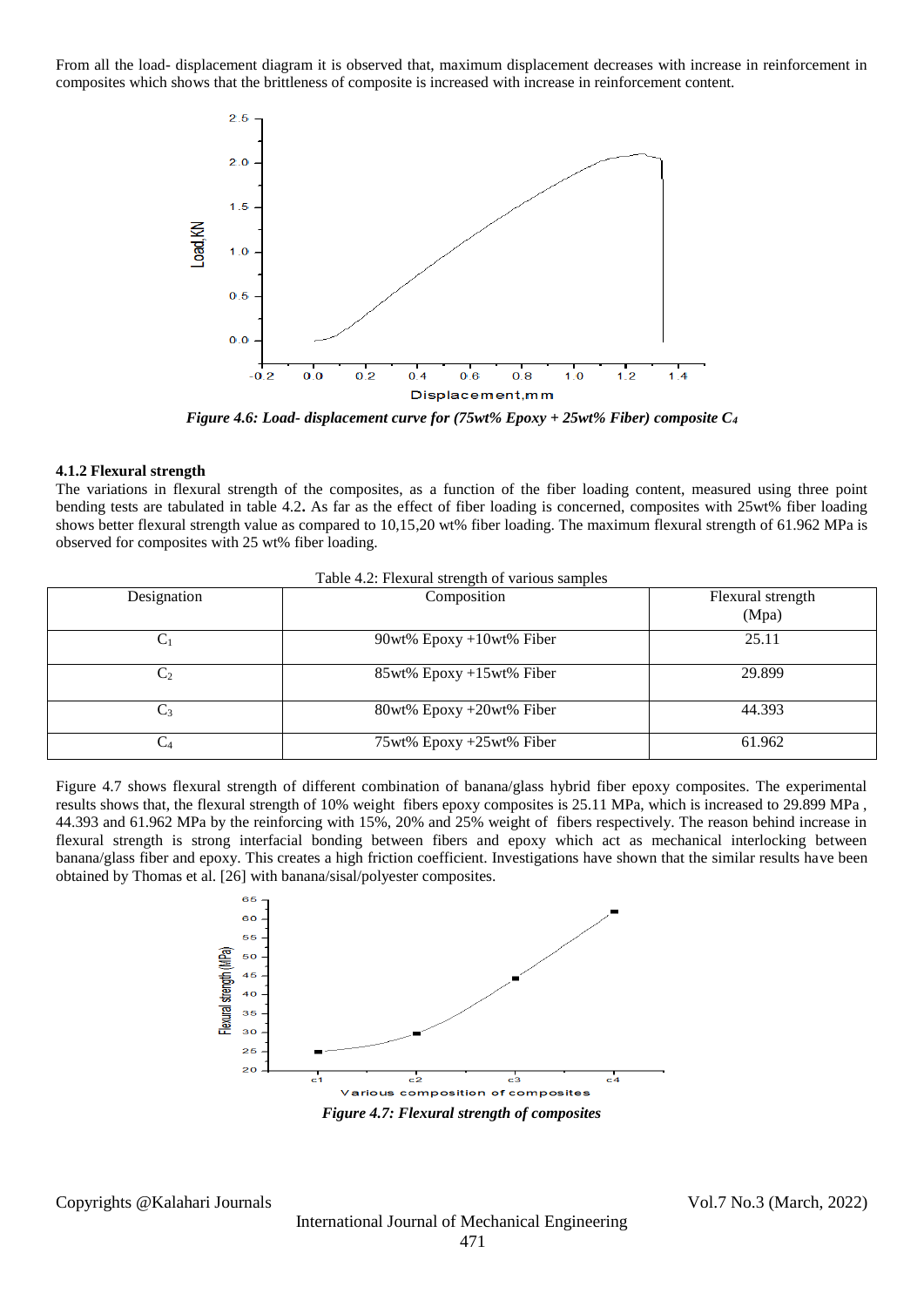### **4.1.3 Hardness test**

The measured hardness values of samples C1, C2, C3 and C4 are presented in table 4.3.

| Table 4.3: Measured hardness of various samples |                              |                    |  |  |  |
|-------------------------------------------------|------------------------------|--------------------|--|--|--|
| Designation                                     | Composition                  | Hardness (Shore D) |  |  |  |
| $\rm C_{1}$                                     | 90wt% $Epoxy + 10wt%$ Fiber  | 81.621             |  |  |  |
| C <sub>2</sub>                                  | 85wt% Epoxy +15wt% Fiber     | 83.455             |  |  |  |
| $C_3$                                           | 80wt% Epoxy +20wt% Fiber     | 84.229             |  |  |  |
| $\mathrm{C}_4$                                  | $75wt\%$ Epoxy + 25wt% Fiber | 85.783             |  |  |  |

Figure 4.8 shows the variation of hardness for different combination of weight percentage of fiber in hybrid composites samples. From the investigation it was found that the hardness of composites samples increases with the increase in fiber loading of all composites samples. It is due to in all composites samples such as C1, C2, C3 and C4 with the increase in the fiber loading, porosity become less. It have been seen that due to increase in fiber loading randomization of fibers decreases which is the main reason of increasing hardness with higher weight percentage of fibers epoxy composites samples.



The reasons behind the behavior of samples during hardness test are explained as follows: In hardness test, the reinforcement and matrix phase would be pressed together and touch each other more tightly by compressive load. Thus the interface can transfer pressure more effectively although the interfacial bond strength may be poor.

## **5. Conclusion**

Following conclusion are made,

- 1. Successful fabrication of hybrid banana/glass fiber reinforced epoxy composites by simple hand lay- up technique.
- 2. Epoxy based banana/glass fiber reinforced hybrid composites can be utilized as structural material.
- 3. Epoxy based four hybrid composites (C1, C2, C3 and C4) have been fabricated with fiber loading increase from 10 wt% to 25 wt%, keeping constant contribution of each fiber in total percentage of fiber in each samples of composite.
- 4. The study shows that the tensile and flexural strength increases as the fiber loading in the composite increases. Both the strength analysis shows approximate same result with experimental one.
- 5. Finally optimum mechanical properties are obtained for composition C4 (75wt% Epoxy + 25wt% Fiber).
- 6. It has been noticed that the mechanical properties of the composites such as hardness, tensile strength and flexural strength are influenced by the fiber loading. A gradually increase in tensile and flexural strength can be observed with the increase in the fiber loading up to 25 wt% of composites.
- 7. It can be observed that the tensile modulus increases up to 20 wt% of total fiber then decreasing trend occur from 25 wt% of fibers which shows variation in the tensile modulus irrespective of fiber loading.
- 8. Hardness value increases continuously by increasing the fiberwt% in composites. Hardness is maximum with composition C4 (75wt% Epoxy + 25wt% Fiber) as compared to pure epoxy.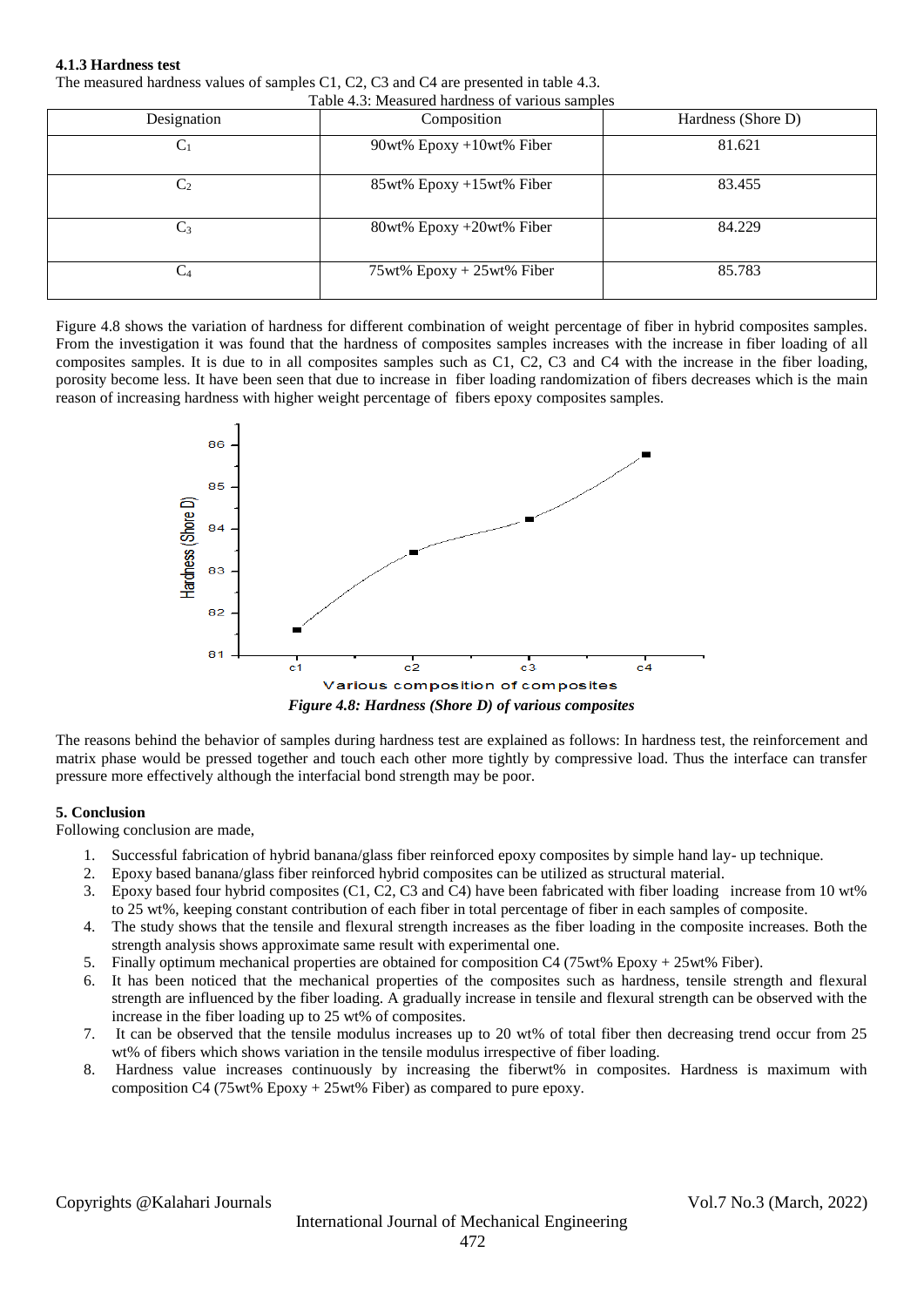### **6. References**

- 1. Kaw, A. K. "Mechanics of composite materials", Taylor and Francis,(2006).
- 2. Vasiliev, V.V. and Morozov, E.V. "Mechanics and Analysis of Composite Materials", Elsevier (2001).
- 3. Kelly, A."The Nature of Composite Materials",scientific American Magazine pp 161, (1967).
- 4. Jones, R.M."Mechanics of composites materials", Taylor and Francis (1999).
- 5. Malik P. K. "Fibre reinforced Composites: Materials, Manufacturing and Design."
- 6. John M.J. and Anandjiwala R.D., "Recent developments in chemical modification and characterization of natural fibrereinforced composites" Polymer Composites, vol 29(2), pp. 187-207, (2008).
- 7. Ronga M.Z., Zhang M.Q., Liu Y., Yang G.C. and Zeng H.M. "The effect of fibre treatment on the mechanical properties of unidirectional sisal-reinforced epoxy composites" Composites Science and Technology, vol 61, pp.1437–1447.
- 8. Filho R.D.T., Scrivener K., England G.L. and Ghavami K "Durability of alkalisensitive sisal and coconut fibres in cement mortar composites" Cement Concrete Composites, vol 22, pp. 127-143.
- 9. Zhong L.X., Fu S.Y., Zhou X.S. and Zhan H.Y "Effect of surface microfibrillation of sisal fibre on the mechanical properties of sisal/aramid fibre hybrid composites" Composites: Part A, vol 42, pp. 244–252.
- 10. Acha B.A., Reboredo M.M. and Marcovich N.E., (2007) "Creep and dynamic mechanical behavior of PP-jute composites: Effect of the interfacial adhesion" Composites: Part A, vol 38, pp. 1507–1516.
- 11. Bledzki A.K., Mamun A.A. and Volk J. "Barley husk and coconut shell reinforced polypropylene composites: The effect of fibre physical, chemical, and surface properties" Composite Science and technology, vol 70, pp. 840-846.
- 12. Rozman H.D., Tan K.W., Kumar R.N., Ishak Z.A.M. and Ismail H. "The effect of lignin as a Compatibilizer on the physical properties of coconut fibre polypropylene composites" European polymer journal, vol 36, pp.1483 –1494.
- 13. P.Shashi Shankar, Dr.K.Thirupathi Reddy and V.ChandraSekhar "Mechanical performance and analysis of banana Fiber reinforced epoxy composites."
- 14. Shinji Ochi "Mechanical properties of kenaffibers and kenaf/PLA composites" Mechanics of Materials, vol 40, pp.446– 452.
- 15. [15] S. Panthapulakkal, A. Zereshkian and M. Sain "Preparation and characterization of wheat straw fibers for reinforcing application in injection molded thermoplastic composites" Bioresource Technology, vol97 , pp.265–272.
- 16. [16] Goulart, S.A.S., Oliveira, T.A., Teixeira, A., Miléo, P.C., Mulinari and D.R "Mechanical Behaviour of Polypropylene Reinforced Palm Fibers Composites" Procedia Engineering, vol10 , pp. 2034–2039.
- 17. CristelOnésippe , NadyPasse-Coutrin , Fernando Toro ,Silvio Delvasto , KettyBilba and Marie-AngeArsène "Sugar cane bagasse fibres reinforced cement composites: Thermal considerations" Composites: Part A, vol 41 ,pp.549–556.
- 18. K. Ramanaiah , A.V. Ratna Prasad and K. Hema Chandra Reddy "Thermal and mechanical properties of waste grass broom fiber-reinforced polyester composites" Materials and Design, vol 40 ,pp. 103–108.
- 19. RavindraMangal, N.S. Saxena, M.S. Sreekala, S. Thomas and Kedar Singh "Thermal properties of pineapple leaf fiber reinforced composites" Materials Science and Engineering ,vol A339, pp. 281-285.
- 20. M. Ramesh, K. Palanikumarand K. Hemachandra Reddy "Mechanical property evaluation of sisal–jute–glass fiber reinforced polyester composites" Composites: Part B, vol 48 , pp. 1–9.
- 21. T.P. Sathishkumar , P. Navaneethakrishnan and S. Shankar "Tensile and flexural properties of snake grass natural fiber reinforced isophthallic polyester composites" Composites Science and Technology, vol 72 , pp. 1183–1190.
- 22. S.M. Sapuan, A. Leenie, M. Harimi and Y.K. Beng "Mechanical properties of woven banana fibre reinforced epoxy composites" Materials and Design, vol 27,pp. 689–693.
- 23. H.Venkatasubramanian, C.Chaithanyan, Dr.S.Raghuraman and T. Panneerselvam "Evaluation of mechanical properties of Abaca-glass-banana fiber reinforced hybrid Composites" International Journal of Innovative Research in Science, Engineering and Technology, Vol. 3, ISSN: 2319-8753.
- 24. K. Murali Mohan Rao, K. MohanaRao and A.V. Ratna Prasad "Fabrication and testing of natural fibre composites: Vakka, sisal, bamboo and banana" Materials and Design, vol 31, pp. 508–513.
- 25. Al-Qureshi, H.A. "The Use of Banana Fiber Reinforced Composites for the Development of a Truck Body", in Proc. 2nd International wood and natural fiber composite symposium, 1999.
- 26. MariesIdicula,N. R. Neelakantan, Zachariah OommenKuruvilla Joseph and Sabu Thomas "A Study of the Mechanical Properties of Randomly Oriented Short Banana and Sisal Hybrid Fiber Reinforced Polyester Composites" Wiley InterScience, DOI 10.1002/app.21636.
- 27. SevgiHoyur and KerimÇetinkaya "Production of banana / glass fiber bio–composite profile and its bending strength"Usak University Journal of Material Sciences, vol 1 , pp.43 – 49, (2012)
- 28. H.Venkatasubramanian, C.Chaithanyan, Dr.S.Raghuraman and T. Panneerselvam "Evaluation of mechanical properties of Abaca-glass-banana fiber reinforced hybrid Composites" Engineering and Technology, Vol. 3, ISSN: 2319-8753.
- 29. M. Boopalan, M. Niranjanaa and M.J. Umapathy "Study on the mechanical properties and thermal properties of jute and banana fiber reinforced epoxy hybrid composites" Composites: Part B, vol51,pp. 54–57, (2013)
- 30. T. Hariprasad, G. Dharmalingam and P. Praveen Raj " Study of mechanical properties of banana-coir hybrid composite using experimental and fem techniques" Journal of Mechanical Engineering and Sciences, Vol 4, pp. 518-531, June 2013.
- 31. Sushanta K. Samal ,SmitaMohanty and Sanjay K. Nayak "Banana/Glass Fiber-Reinforced Polypropylene Hybrid Composites: Fabrication and Performance Evaluation" Polymer-Plastics Technology and Engineering, vol 48, pp.397– 414, 2009.

Copyrights @Kalahari Journals Vol.7 No.3 (March, 2022)